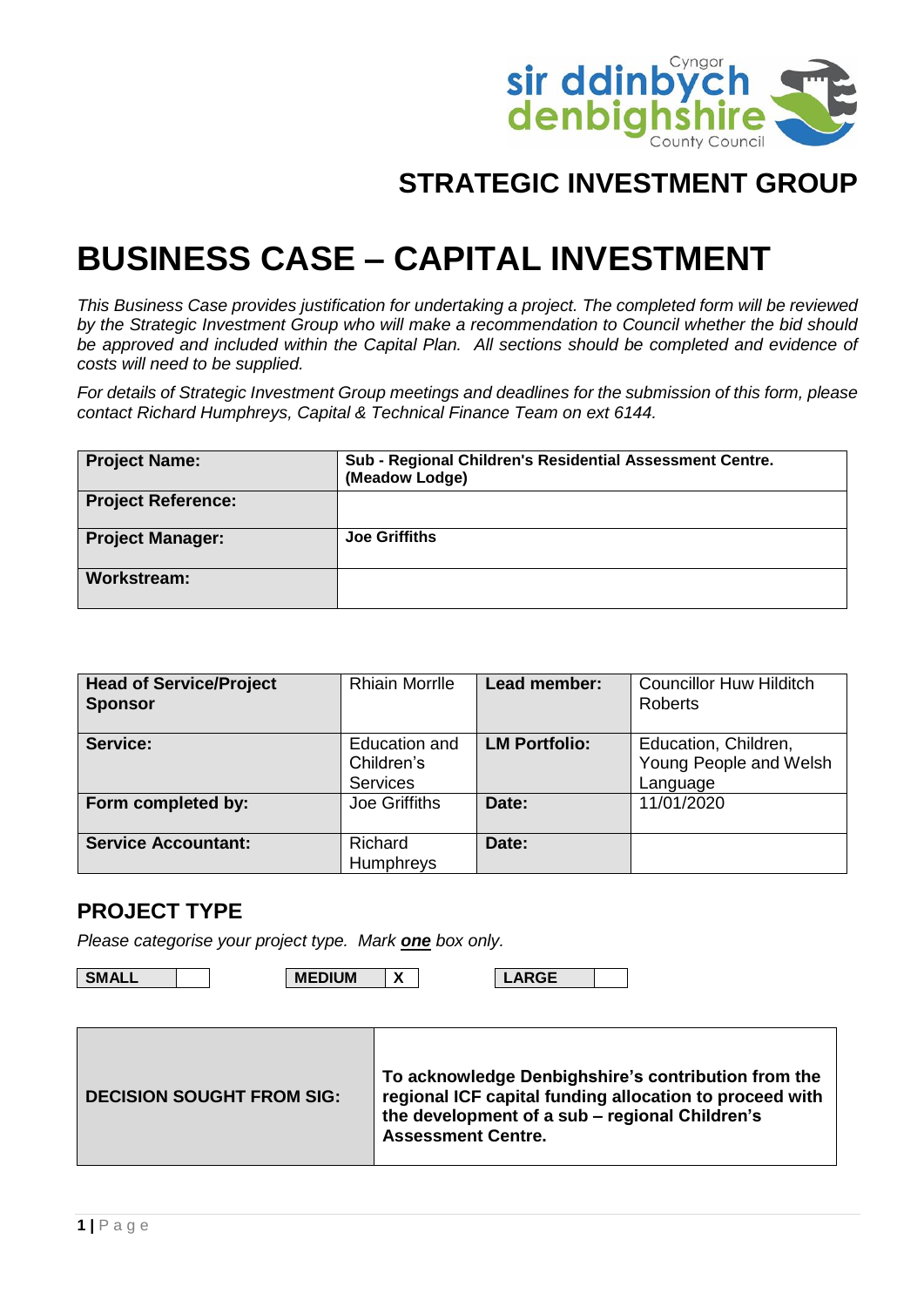

### **EXECUTIVE SUMMARY**

Highlights the key points in the Business Case to include:-

- what the project will achieve / important benefits
- estimated costs
- how the project will be funded

#### **What the project will achieve / important benefits:**

Denbighshire County Council (DCC), Conwy County Borough Council (CCBC) and Betsi Cadwaladr University Health Board BCU are working in partnership on a scheme to develop a regional Children's Residential Assessment Unit (CRAU) which will be located in Conwy, with CCBC as the Lead Partner.

The project will provide 3 purpose built buildings including an assessment unit along with a preplanned and unplanned residential accommodation block for up to 6 children and young people for a maximum length of 12 weeks. The facility will provide support to children and their families or carers to enable a formulation of need with psychological input, to ensure that the future care and support plan offered to both 'sides' maximises the potential for those children to return home / to family and avoid becoming LAC.

The unit will include therapeutic spaces to enable young people and their family or carers to meet with professionals. This would be for the purpose of assessment, therapeutic intervention, mediation, systemic interventions, or day to day, 1:1 support with assessment centre staff team.

At present there are no safe community placements for a child who is a risk of self-harm or suicide. These children are frequently on children's hospital wards for many weeks pending a safe discharge plan. If parents /foster carers do not feel they can manage the risks for the child, children are placed out of area in massively expensive residential placements. In the most challenging cases children have even been 'placed in secure accommodation which has no therapeutic support and although this protects the child, it does not respond to the needs of the child to provide the care and support required.

The Meadow Lodge development will incorporate a separately accessed part of the building that could respond to the needs of these children, so that they can receive the levels of supervision required and the intensive therapeutic interventions from BCUHB.

The location of the Centre will mean that children and Young people can receive this care closer to home. This significantly increases the possibility of these children (and their families / carers) receiving seamless CAMHS support and increasing the possibility of recovery and reunification.

#### **Placement Facts:**

Overall number of total LAC in Denbighshire during year for the last 5 years:

| Year    | <b>Denbighshire</b> |
|---------|---------------------|
| 2015/16 | 251                 |
| 2016/17 | 234                 |
| 2017/18 | 215                 |
| 2018/19 | 215                 |
| 2019/20 | 216                 |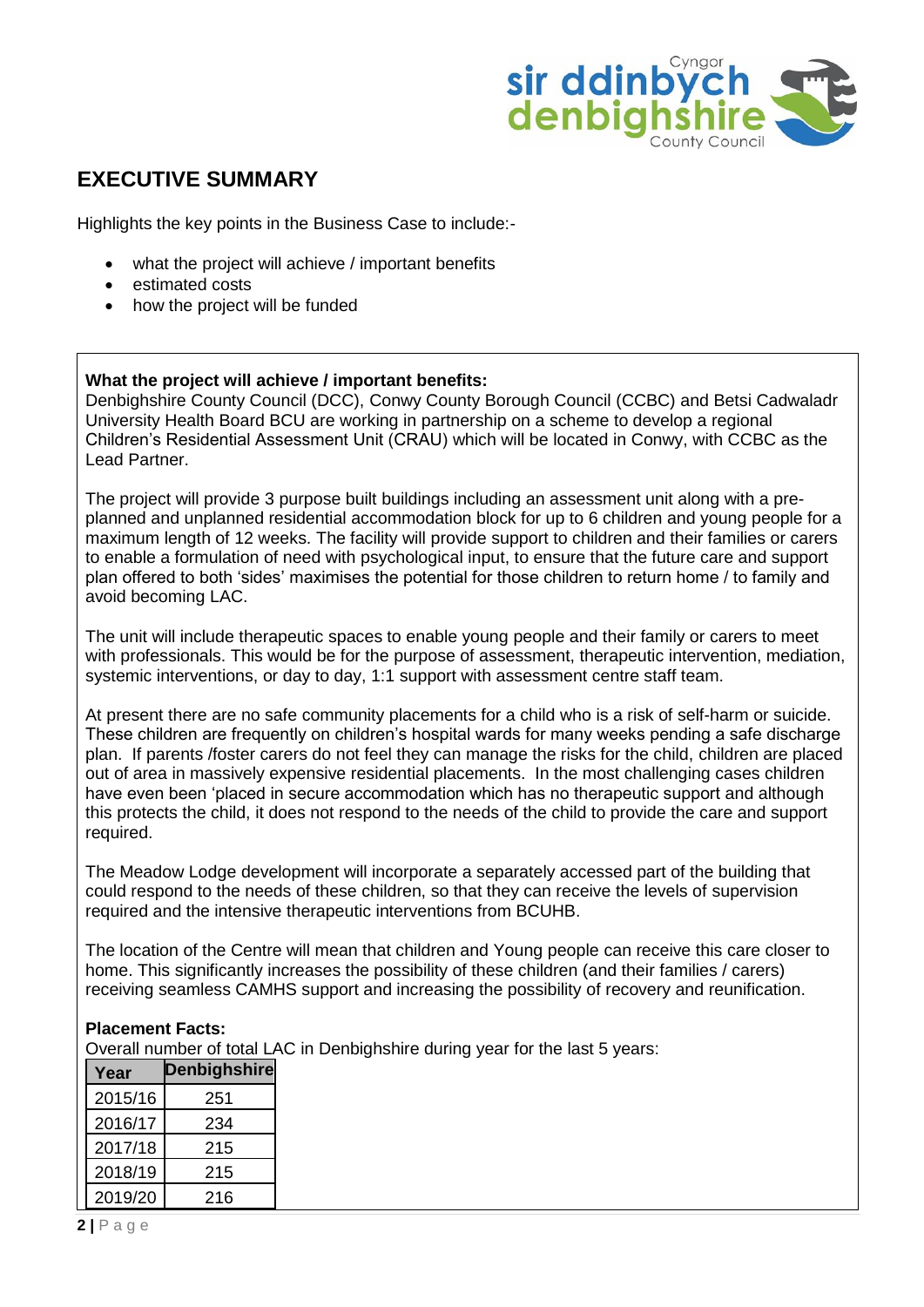

#### Current numbers of LAC by placement type:

| <b>Placement Description</b>     | <b>Denbighshire</b> |
|----------------------------------|---------------------|
| Fp -Outside Area/Rel Or Friend   | 10                  |
| Fp With Relative Or Friend       | 30                  |
| Fp With Debighshire Foster Carer | 67                  |
| Fp-Agency Carer Outside County   | 11                  |
| Fp With Agency Fc In County      | 8                   |
| Placed With Parents/Other PR     | 31                  |
| Placed for adoption              | 3                   |
| Residential out of county        | 14                  |
| Residential in county            |                     |
| <b>Independent Living</b>        | 5                   |
| Young Offenders Inst/Prison      |                     |
| <b>Grand Total</b>               | 180                 |

Current numbers placed within county/out of county:

| <b>Placement Description</b> | <b>Denbighshire</b> |
|------------------------------|---------------------|
| In County                    | 157                 |
| Out Of County                |                     |

#### Overall LAC placement costs:

| <b>Overall LAC Placement costs</b> | <b>Denbighshire</b> |
|------------------------------------|---------------------|
|                                    | 5.670.612           |

The proposal is consistent with the premise of the Social Services and Well-Being Act in its focus on ensuring early intervention and prevention to avoid high levels of dependency and costs. The model developed through this project will support early intervention to avoid crisis situations and/or to prevent further escalation. The project will allow existing services to be maintained whilst enabling integrated approaches to be strengthened and enhanced. The integrated approach will support cost avoidance, as diverting a relatively small number of new placements from high cost residential care and/or hospital based provision, will enable funding to be invested in the integrated service model. Current residential placement provisions range from £3,500 per week to £10,000 per week. Appropriately supporting more placements in family or foster care, through this service model will enable a sustainable approach.

#### **Cost and funding:**

Capital Costs for the project are currently estimated at £2.687m.

| <b>Capital Expenditure</b>  |            |
|-----------------------------|------------|
| Design Fees, Demolition and | £269,866   |
| Survey Costs to date        |            |
| Project                     | £132,537   |
| Management/Supervision and  |            |
| Design Fees to completion   |            |
| <b>Construction Cost</b>    | £2,115,853 |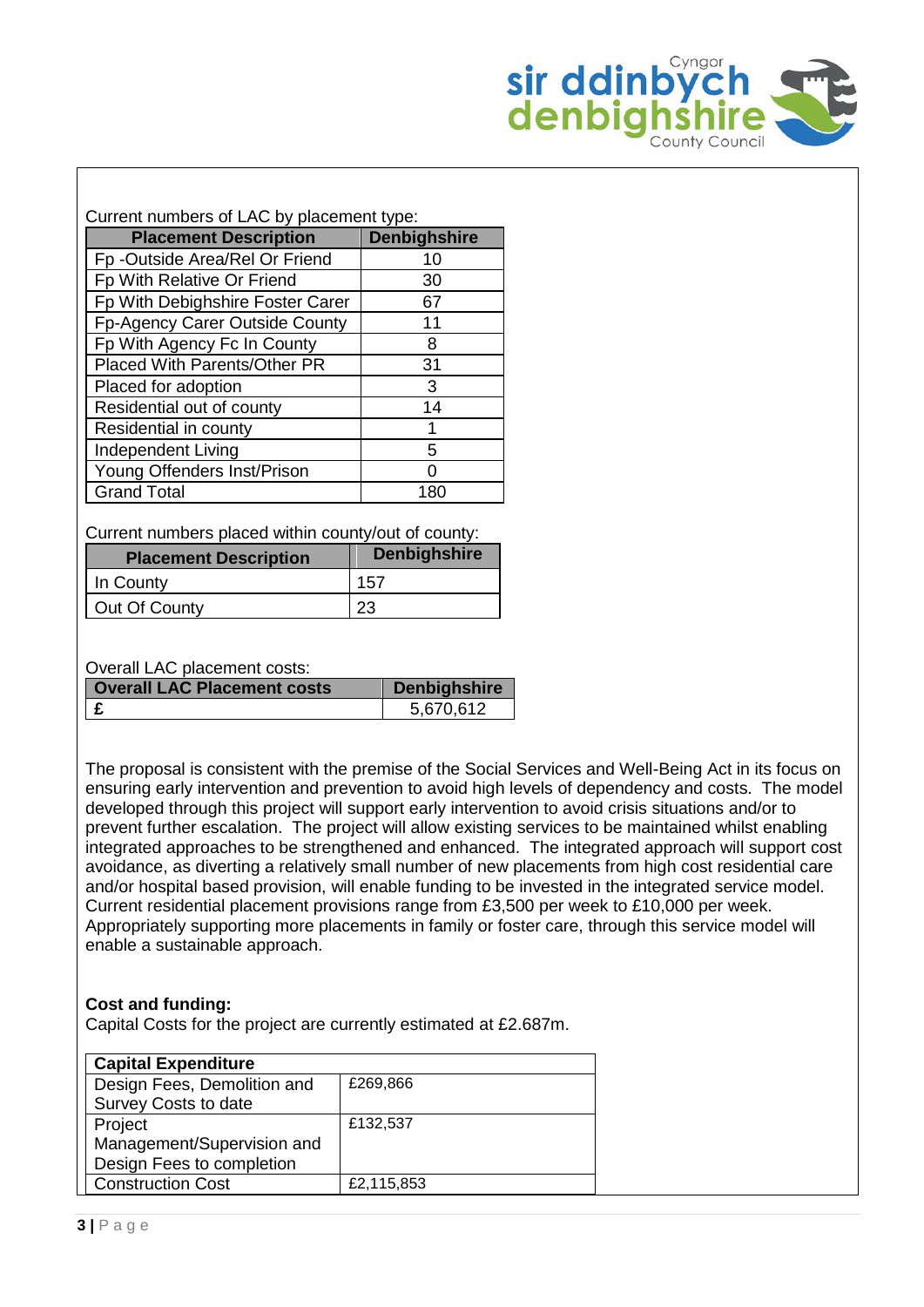

| Contingency (8%)     | £169.268   |
|----------------------|------------|
| <b>TOTAL CAPITAL</b> | £2,687,524 |
| <b>EXPENDITURE</b>   |            |

The Central Area Integrated Service Board has prioritised the development of a sub-regional Children's Assessment Centre from regional ICF capital funding allocation.

Historically ICF Capital funding has been allocated to Health Authorities. The funding was agreed by the Regional Partnership Board and is population based.

Each area Integrated Service Board then discusses and agrees its priority schemes and submits an ISB ICF Capital programme to the Regional Team.

The Regional Team collate this information from the 3 ISBs into a North Wales Regional ICF Capital Programme which then goes to the Leadership Group for approval and the RPB for endorsement. Once this is achieved the individual scheme funding applications are sent to WG for approval.

Children's Residential Assessment Unit (CRAU) was submitted by CCBC from their Capital 2019/20 allocation. It was approved in 2019/20 via the process described above. The project didn't spend significant resources during 2019/20 as the focus of the project was on ensuring that any project was developed and met the needs of all partners. Therefore the funding was programme managed into 2020/21.

A refreshed bid for the required 2021/22 funding is being completed by CCBC and is ready for submission to WG. It will require just over £2m of the £3.2m allocated to the Central ISB in 2021/22.

This was discussed with the 3 Directors from CCBC, DCC and BCU who agreed to prioritise Children's Residential Assessment Unit (CRAU) from the Central Area ISB ICF Capital funding in 2021/22.

In addition separate Collaboration and Partnership Agreements are also being developed for the capital build and management, operation and revenue costs of the Children's Assessment Centre following practical completion and sign off of the new build.

To protect all parties in relation to cost of the build, the agreement states that following the tender process, the price (Tender cost) given by the contractor is only satisfied if:-

The price given is less than or equal to the CAPEX value (being £2,687,524)

If it exceeds the CAPEX value Conwy will notify all parties within 5 working days and all parties will have 20 working day to agree either:-

- i) One or more of the parties will be fund the excess out of its or their resources or
- ii) Revision to the specification to reduce the tender costs so that the CAPEX value is not exceeded.

If there is no agreement to fund the excess and/or revision to the specification sufficient enough to reduce the excess then the Tender Cost Condition shall not be satisfied and the Agreement shall automatically terminate.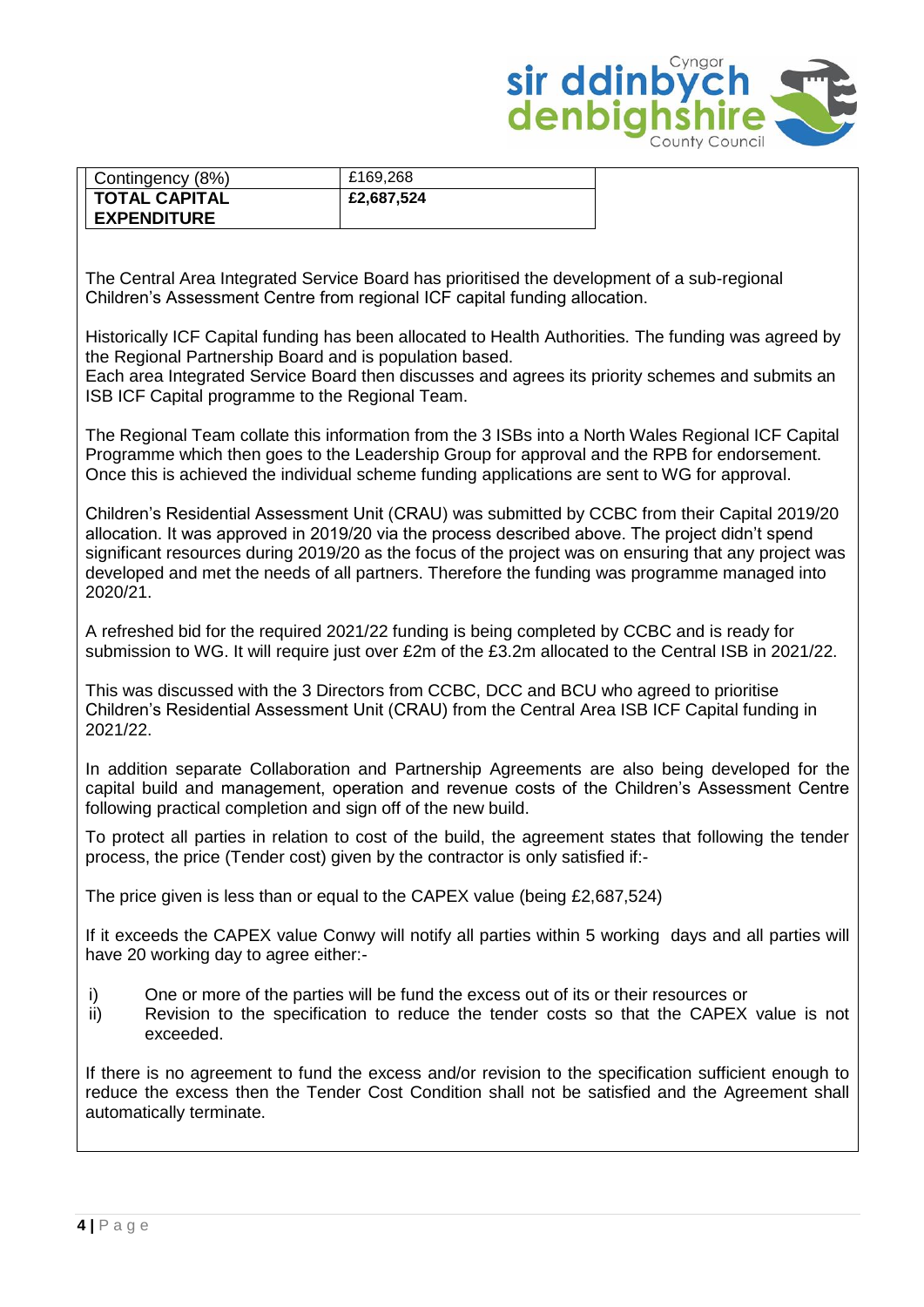

### **BUSINESS OPTIONS**

Analysis and reasoned recommendation for the base business options of: do nothing / do the minimal or do something

| <b>Option title:</b><br>Do nothing - maintain the existing situation / Do minimum                     |                                                                                                         |   |                 |                                                                   |   |
|-------------------------------------------------------------------------------------------------------|---------------------------------------------------------------------------------------------------------|---|-----------------|-------------------------------------------------------------------|---|
| Please provide brief details:                                                                         |                                                                                                         |   |                 |                                                                   |   |
|                                                                                                       | Provision would continue in its current form, with children being placed in placement in and out of     |   |                 |                                                                   |   |
|                                                                                                       | county, hospital wards and secure accommodation in more challenging cases.                              |   |                 |                                                                   |   |
|                                                                                                       |                                                                                                         |   |                 |                                                                   |   |
|                                                                                                       | Please mark with an X how this option compares with the preferred option in terms of Cost, Time,        |   |                 |                                                                   |   |
| <b>Quality and Benefits:</b>                                                                          |                                                                                                         |   |                 |                                                                   |   |
| <b>Costs</b>                                                                                          | Costs more                                                                                              | X | <b>Time</b>     | Takes longer to deliver                                           |   |
|                                                                                                       | Costs the same                                                                                          |   |                 | Takes the same to                                                 |   |
|                                                                                                       |                                                                                                         |   |                 | deliver                                                           |   |
|                                                                                                       | Costs less                                                                                              |   |                 | Is quicker to deliver                                             | X |
| Quality                                                                                               | Improves the quality                                                                                    |   | <b>Benefits</b> | Improves benefits                                                 |   |
|                                                                                                       | Is the same quality                                                                                     |   |                 | No impact on benefits                                             |   |
|                                                                                                       | Is a lower quality                                                                                      | X |                 | Worsens benefits                                                  | X |
|                                                                                                       | What is the main reason this option has not been selected?                                              |   |                 |                                                                   |   |
|                                                                                                       |                                                                                                         |   |                 |                                                                   |   |
|                                                                                                       | Continuing with the current placements will limit the early intervention and quality of care/ treatment |   |                 |                                                                   |   |
|                                                                                                       | which can be provided. Out of county placements would continue to be in an independent foster care      |   |                 |                                                                   |   |
|                                                                                                       | placement via an independent agency. Costs for this type of provision are significantly higher than     |   |                 |                                                                   |   |
|                                                                                                       | foster placements managed by the local authority in addition Out of County placements have hidden       |   |                 |                                                                   |   |
|                                                                                                       | costs associated with staff time, travel and capacity in completing statutory visits, reviews etc.      |   |                 |                                                                   |   |
|                                                                                                       |                                                                                                         |   |                 |                                                                   |   |
| <b>Option title:</b>                                                                                  |                                                                                                         |   |                 | To purchase an existing building and adapted to offer the type of |   |
|                                                                                                       | accommodation and facilities to deliver the provision.                                                  |   |                 |                                                                   |   |
| Please provide brief details:                                                                         |                                                                                                         |   |                 |                                                                   |   |
|                                                                                                       | To purchase an existing building that could be adapted to offer the type of accommodation and           |   |                 |                                                                   |   |
|                                                                                                       | facilities required to deliver the level of services and support to the children, families and carers.  |   |                 |                                                                   |   |
|                                                                                                       |                                                                                                         |   |                 |                                                                   |   |
|                                                                                                       | Please mark with an X how this option compares with the preferred option in terms of Cost, Time,        |   |                 |                                                                   |   |
| <b>Quality and Benefits:</b>                                                                          |                                                                                                         |   |                 |                                                                   |   |
| <b>Costs</b>                                                                                          | Costs more                                                                                              | X | <b>Time</b>     | Takes longer to deliver                                           |   |
|                                                                                                       | Costs the same                                                                                          |   |                 | Takes the same to                                                 | X |
|                                                                                                       |                                                                                                         |   |                 | deliver                                                           |   |
|                                                                                                       | Costs less                                                                                              |   |                 | Is quicker to deliver                                             |   |
| Quality                                                                                               | Improves the quality                                                                                    |   | <b>Benefits</b> | Improves benefits                                                 |   |
|                                                                                                       | Is the same quality                                                                                     |   |                 | No impact on benefits                                             | X |
|                                                                                                       | Is a lower quality                                                                                      | X |                 | Worsens benefits                                                  |   |
|                                                                                                       | What is the main reason this option has not been selected?                                              |   |                 |                                                                   |   |
|                                                                                                       |                                                                                                         |   |                 |                                                                   |   |
| This is not the preferred option as (a) there is no suitable building available on the market and (b) |                                                                                                         |   |                 |                                                                   |   |
| currently no capital funding is available to acquire such a building. The building would not be       |                                                                                                         |   |                 |                                                                   |   |
| purpose built' and would need to be reconfigured in order to deliver the service model requiring      |                                                                                                         |   |                 |                                                                   |   |
| additional capital expenditure. There would also be challenges to ensure an older building was        |                                                                                                         |   |                 |                                                                   |   |
|                                                                                                       | energy efficient and met the needs of its users.                                                        |   |                 |                                                                   |   |
|                                                                                                       |                                                                                                         |   |                 |                                                                   |   |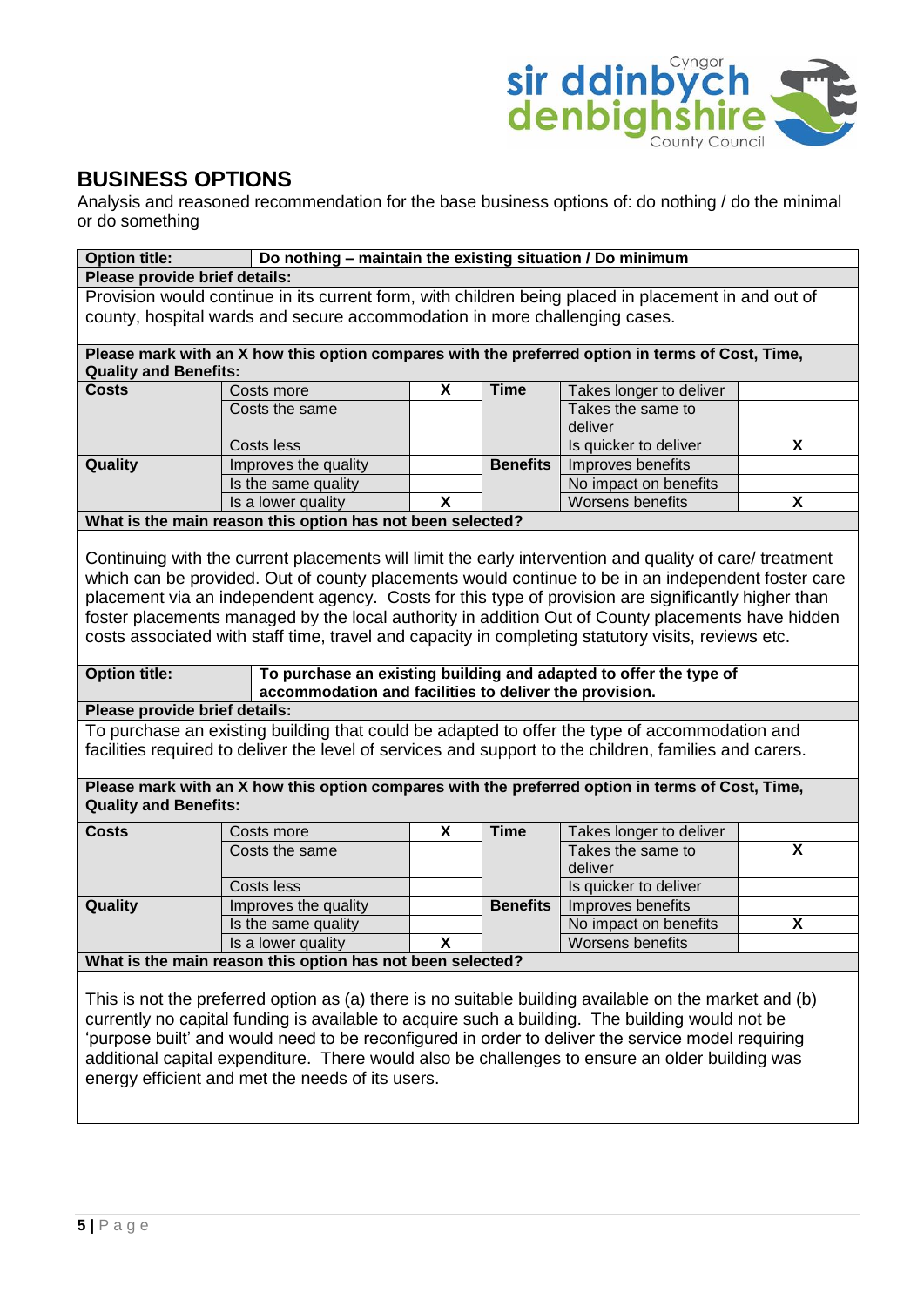

### **EXPECTED BENEFITS**

The benefits that the project will deliver expressed in measurable terms against the situation as it exists prior to the project

- 1. Reduction of emergency placements outside of the Region by enabling time for good matching and placement planning in crisis situations.
- 2. Reduction of children going in to care proceedings.
- 3. The centre will assist in the reduction of children becoming LAC, and entering the system long term.
- 4. Long term, it is envisaged that CRAU will be a 'spend to save' project and it is estimated that the source of revenue funding could be realised through providing children in need with the professional care and support they need within county transforming provision and reducing out of out of county placements.
- 5. In house placements for fostering would reduce placement cost by approximately 50% compared with out of county placements.

### **EXPECTED DIS-BENEFITS**

Outcomes perceived as negative by one or more stakeholders

*The expected dis-benefits will be managed by CCBC due to the site location and being the lead partner.*

Local residents are dissatisfied with the location of the site.

The appropriation of land from Eirias park to allow the site to be developed may pose some objection from local residents and park users.

### **TIMESCALE**

Over which the project will run (summary of the Project Plan) and the period over which the benefits will be realised

| <b>Date</b> | <b>Milestone</b>                    |
|-------------|-------------------------------------|
| Dec 2020    | Contract out to tender              |
| Feb 2021    | Tender awarded/contractor appointed |
| March 2021  | Technical design stage              |
| April 2021  | <b>Start of Construction Stage</b>  |
| April 2022  | Works complete                      |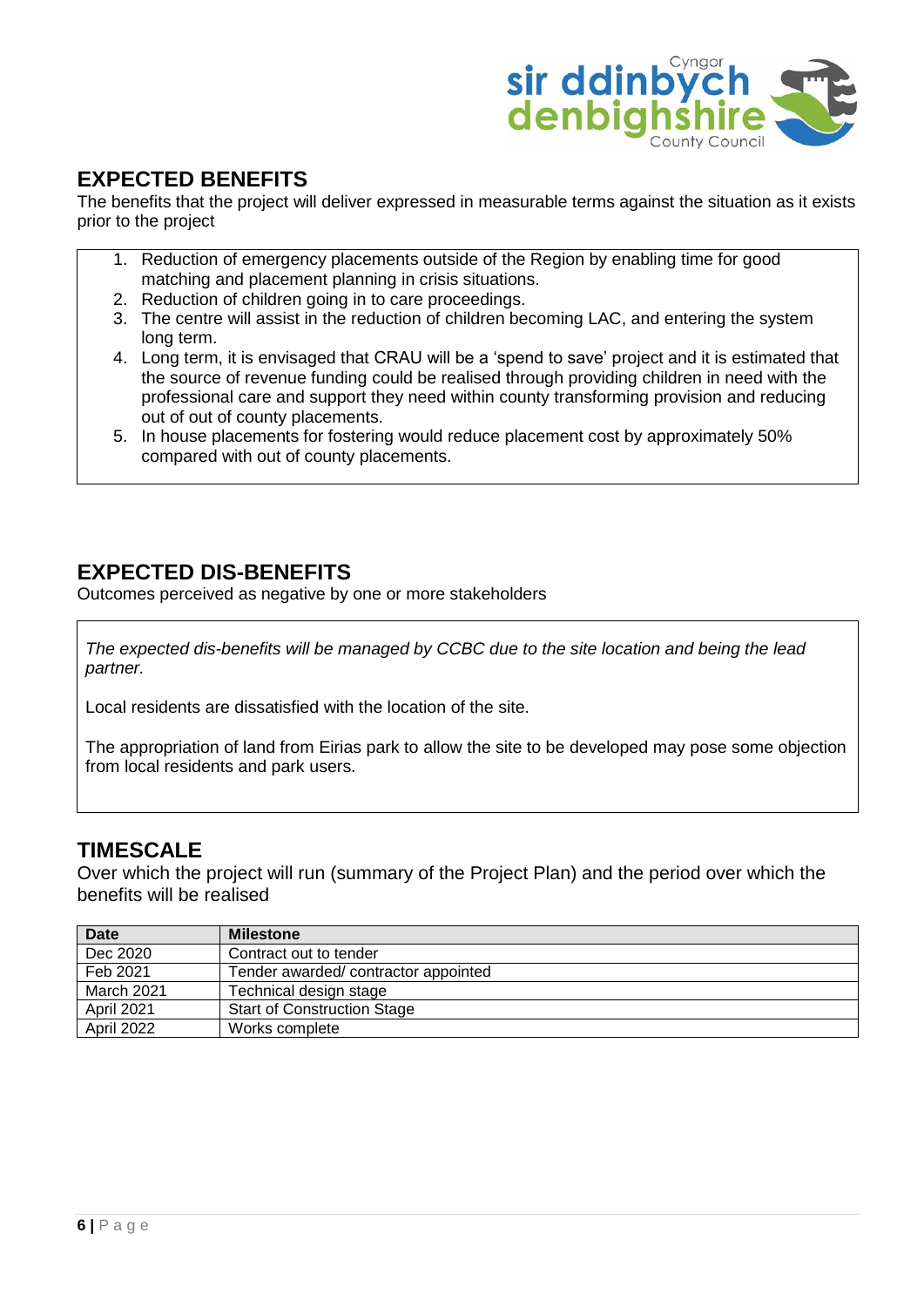

### **CAPITAL COSTS – CONSTRUCTION PROJECTS**

#### **COMPLETE ALL THREE TABLES BELOW FOR CONSTRUCTION PROJECTS LEAVE BLANK/DELETE SECTION FOR BUSINESS DEVELOPMENT PROJECTS**

*The capital cost of a project is an important consideration in terms of whether or not it should proceed.*

- *Any costs relating to ICT infrastructure and equipment should have been provided by ICT department.*
- *Any costs that relate to construction should have been provided by Design & Development or Building Services.*

| Please provide details of any capital funding that has already been spent on the project: |          |  |
|-------------------------------------------------------------------------------------------|----------|--|
| Enter details of cost element below:                                                      | Total    |  |
| Design Fees, Demolition and                                                               | £269,866 |  |
| <b>Survey Costs</b>                                                                       |          |  |
|                                                                                           |          |  |
| <b>TOTAL</b>                                                                              | £269,866 |  |

| Please provide details of the capital funding requirement (not including amount already spent): |            |         |                               |                           |
|-------------------------------------------------------------------------------------------------|------------|---------|-------------------------------|---------------------------|
| Enter details of cost element below:                                                            | 2021/22    | 2022/23 | <b>Future</b><br><b>Years</b> | <b>All Years</b><br>Total |
| Feasibility (surveys, market research, etc)                                                     |            |         |                               |                           |
| Client side project management                                                                  | £132,537   |         |                               |                           |
| <b>Land/property acquisition</b>                                                                |            |         |                               |                           |
| <b>Land preparation/remediation</b>                                                             |            |         |                               |                           |
| <b>Demolition and/or site security</b>                                                          |            |         |                               |                           |
| <b>Construction, refurbishment or maintenance</b>                                               | £2,115,853 |         |                               |                           |
| <b>BREEAM rating of "Excellent"</b>                                                             |            |         |                               |                           |
| Security measures (CCTV, door entry, etc)                                                       |            |         |                               |                           |
| Fire prevention measures (sprinklers, etc)                                                      |            |         |                               |                           |
| <b>External landscaping and other works</b>                                                     |            |         |                               |                           |
| <b>Land/property acquisition</b>                                                                |            |         |                               |                           |
| <b>Highways work</b>                                                                            |            |         |                               |                           |
| <b>ICT infrastructure and hardware</b>                                                          |            |         |                               |                           |
| <b>Fixtures &amp; fittings</b>                                                                  |            |         |                               |                           |
| <b>Furniture</b>                                                                                |            |         |                               |                           |
| <b>Planning/Building Regulation Costs</b>                                                       |            |         |                               |                           |
| Design Team Fees (architects, QS, etc)                                                          |            |         |                               |                           |
| <b>Legal Costs and Fees</b>                                                                     |            |         |                               |                           |
| <b>Marketing/Consultation</b>                                                                   |            |         |                               |                           |
| External Project Support (eg gateway review)                                                    |            |         |                               |                           |
| <b>Project Contingency (8%)</b>                                                                 | £169,268   |         |                               |                           |
| <b>OTHER (please enter)</b>                                                                     |            |         |                               |                           |
| <b>OTHER (please enter)</b>                                                                     |            |         |                               |                           |
| <b>OTHER (please enter)</b>                                                                     |            |         |                               |                           |
| <b>TOTAL</b>                                                                                    | £2,687,524 |         |                               |                           |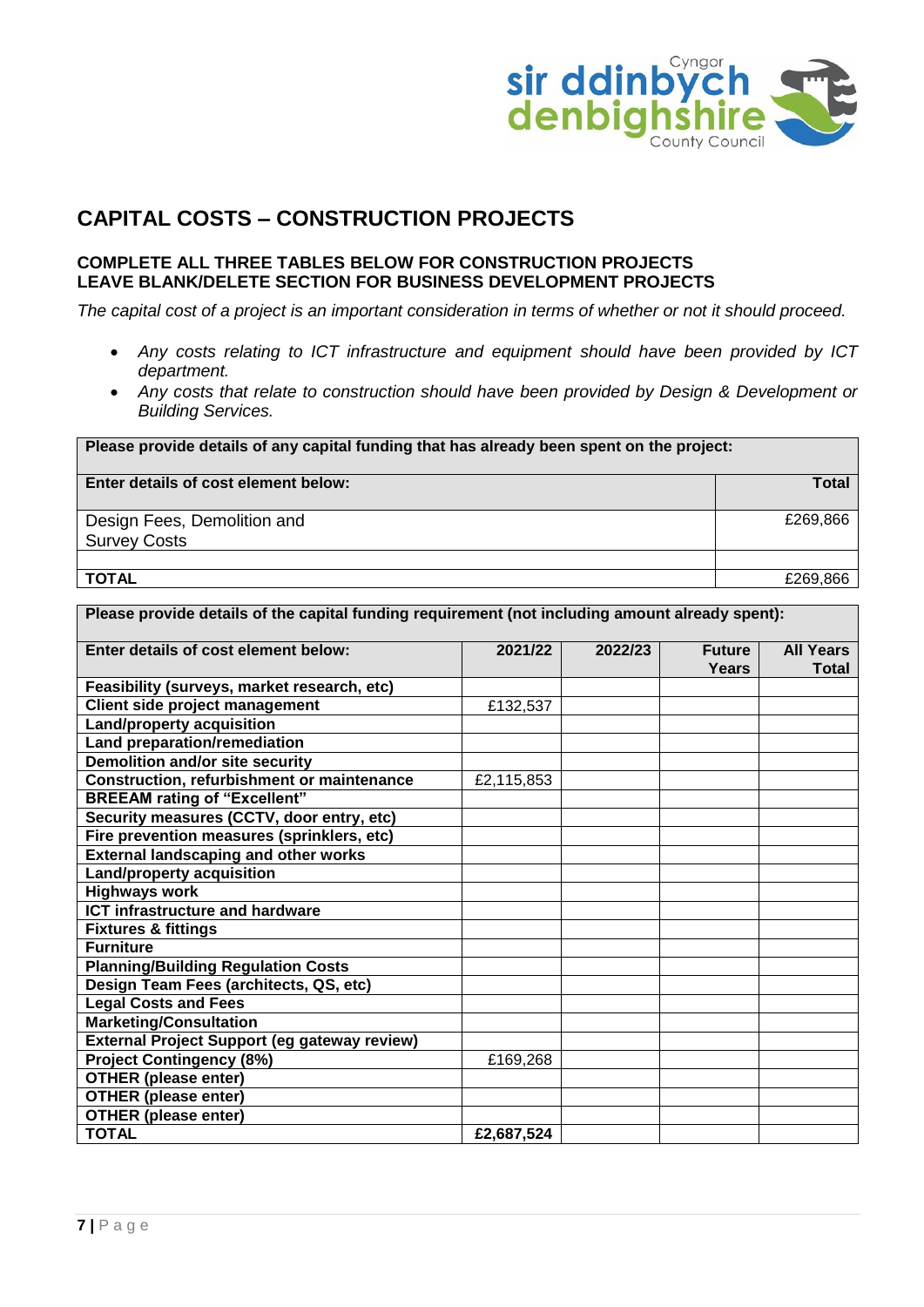

| Please provide details of proposed capital funding sources |         |          |            |                        |              |  |
|------------------------------------------------------------|---------|----------|------------|------------------------|--------------|--|
| <b>Enter details of funding source</b>                     | Status: | 2019/20  | 2021/22    | <b>Future</b><br>Years | <b>TOTAL</b> |  |
| <b>ICF Funding</b>                                         |         | £853,593 | £1,833,931 |                        | £2,687,584   |  |
|                                                            |         |          |            |                        |              |  |
|                                                            |         |          |            |                        |              |  |
| <b>TOTAL</b>                                               |         |          |            |                        | £2,687,524   |  |

### **REVENUE COST IMPACT**

#### **TO BE COMPLETED FOR ALL PROJECTS**

*In considering whether a project should be developed due regard should be made to the potential impact on revenue budgets.*

| If the activity will result in a requirement for additional revenue funding, please provide details<br>below: |                                                    |                                                     |                              |
|---------------------------------------------------------------------------------------------------------------|----------------------------------------------------|-----------------------------------------------------|------------------------------|
| What is the impact of this project in terms of the annual<br>revenue requirement for:                         | <b>Existing</b><br><b>Revenue</b><br><b>Budget</b> | Post-<br>project<br><b>Revenue</b><br><b>Budget</b> | Increase/<br><b>Decrease</b> |
| Staff costs (salaries and associated) - Multi Disciplinary<br>Team                                            |                                                    | £359,627                                            | £359,627                     |
| Staff costs (salaries and associated) - Residential Team                                                      |                                                    | £506,264                                            | £506,264                     |
| energy costs (heating, lighting, ICT, etc)                                                                    |                                                    | £19,000                                             | £19,000                      |
| property maintenance and servicing costs                                                                      |                                                    | £86,000                                             | £86,000                      |
| other property related costs (rental, insurance, etc)                                                         |                                                    | £80,000                                             | £80,000                      |
| ongoing ICT costs (licences, etc)                                                                             |                                                    | £20,000                                             | £20,000                      |
| mileage of Denbighshire fleet vehicles                                                                        |                                                    |                                                     |                              |
| mileage for business travel by Denbighshire employees<br>using their personal vehicles                        |                                                    |                                                     |                              |
| <b>OTHER (please enter)</b>                                                                                   |                                                    |                                                     |                              |
| <b>OTHER (please enter)</b>                                                                                   |                                                    |                                                     |                              |
| <b>OVERALL REVENUE REQUIREMENT</b>                                                                            |                                                    | £1,070,891                                          | £1,070,891                   |

*Please provide brief details of the revenue impact of this project:*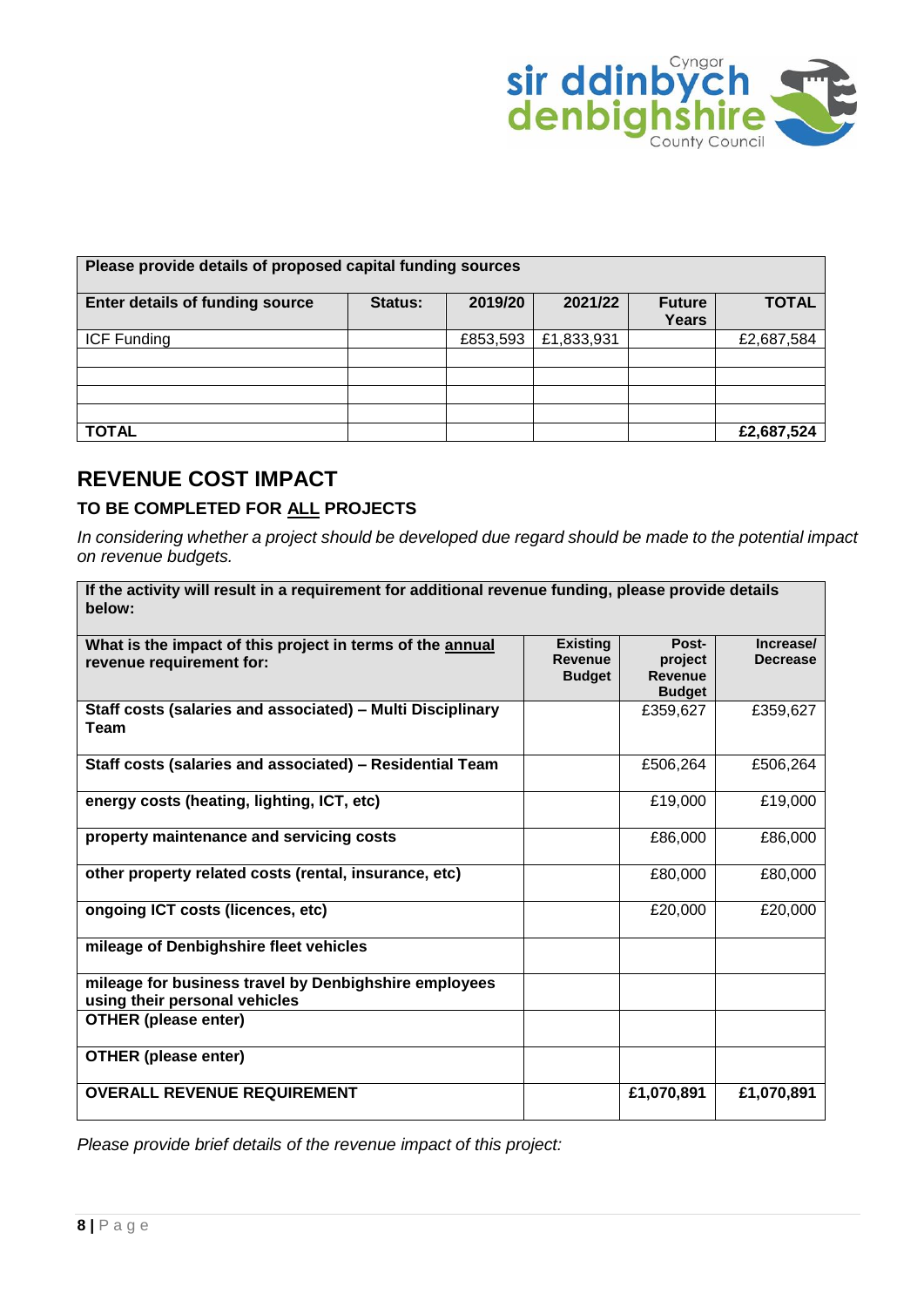

- *Where revenue savings are forecast, you should detail what is proposed for the saving (e.g. reduction of an existing revenue budget, re-allocation of revenue to alternative services area, etc)*
- *Where revenue increases are forecast, you should provide details of how the revenue shortfall will be addressed. In this instance you should also append a three year surplus/deficit forecast.*
- *Details of any one-off revenue cost requirements that may be required post-project implementation (e.g. recruitment, redundancies, etc). DO NOT include any costs detailed in the capital section of this Business Case*
	- Costs provided above are indicative, and will be confirmed as part of the separate funding and governance arrangements which will be developed in the coming months for the site.
- Costs are a combined total which will be split between DCC and CCBC.
- For year 2021/22 there is an allocated budget of £112,349 to cover all running and overhead costs.
- Indicative none staffing costs are (£200,000) cover all running and overhead costs based on a similar project which has been developed by CCBC. The costs will be firmed up as part of the Collaboration and Partnership Agreements in due course.
- The transformation funding will end in March 2022 which currently covert the above staff costs.
- The residential team staff costs are to cover a maximum 2 child residential unit cost will need to be increased proportionally to cover additional children.
- The current average cost of care placement per week is £4,500 per child the team will be looking to work with 4 children/ young people at a time. As a minimum this could delay children/ young people being sent into care at a cost of £936,000 (relating to CCBC and DCC children)

### **PROJECT MANAGEMENT**

*Please provide details of proposed project management – Establishment of Project Board etc*

Denbighshire County Council (DCC), Conwy County Borough Council (CCBC) and Betsi Cadwaladr University Health Board BCU are working in partnership on this scheme which is located in Conwy, with CCBC the Lead Partner.

The project board has been established, a project governance has been agreed between the 3 partners and key stakeholders from all 3 partners have defined roles within the project board. Project sponsor for the project is CCBC'S Strategic Director of Social Care and Education Services.

Project management will be led by CCBC with project management support from DCC by the Modernising Education Team.

### **STATUTORY REQUIREMENTS / HEALTH & SAFETY**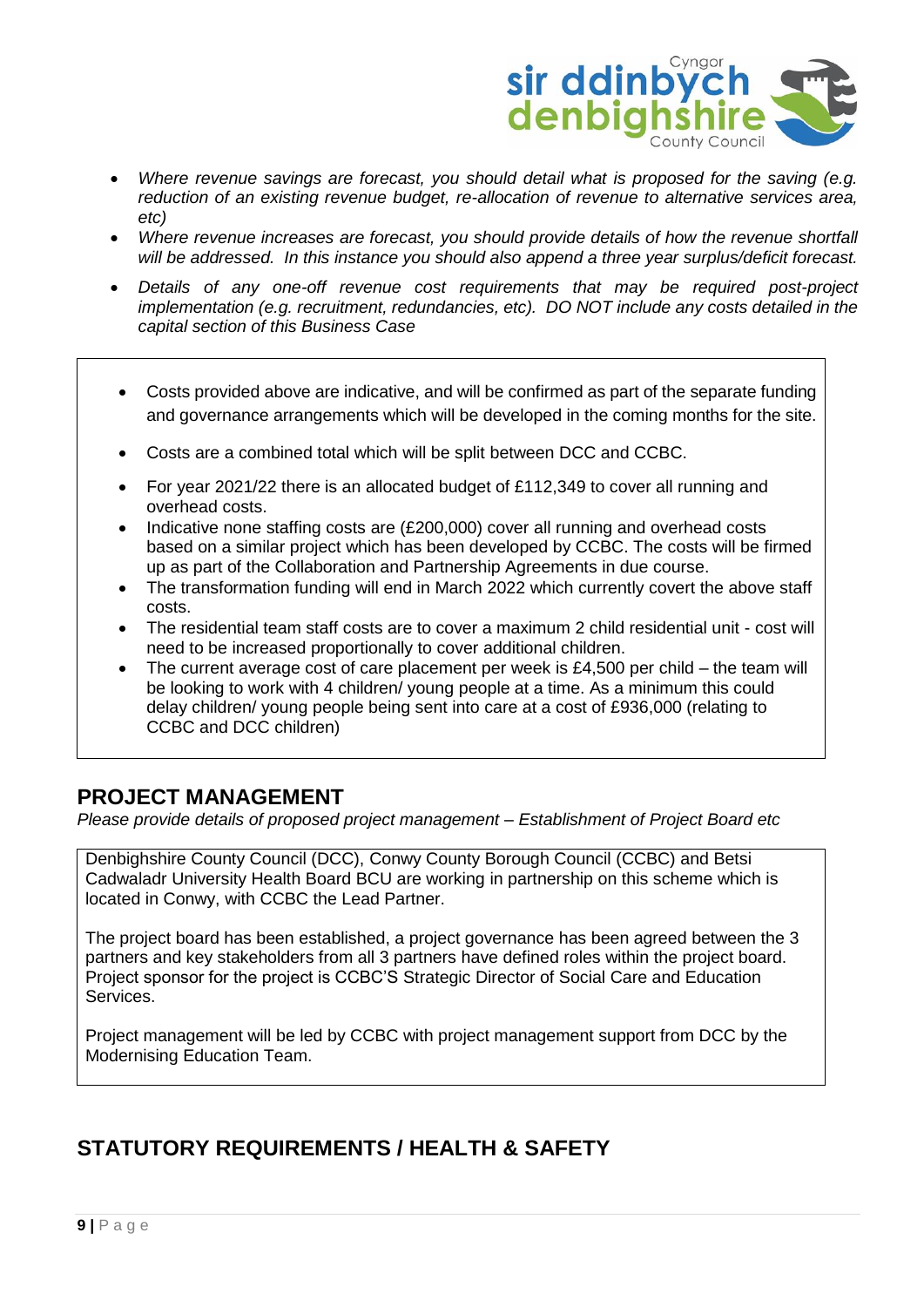

*This section should identify how the activity will help Denbighshire meet any of its statutory requirements. Please include any Health & Safety Issues that the activity will address in this section. Please leave blank if not applicable.*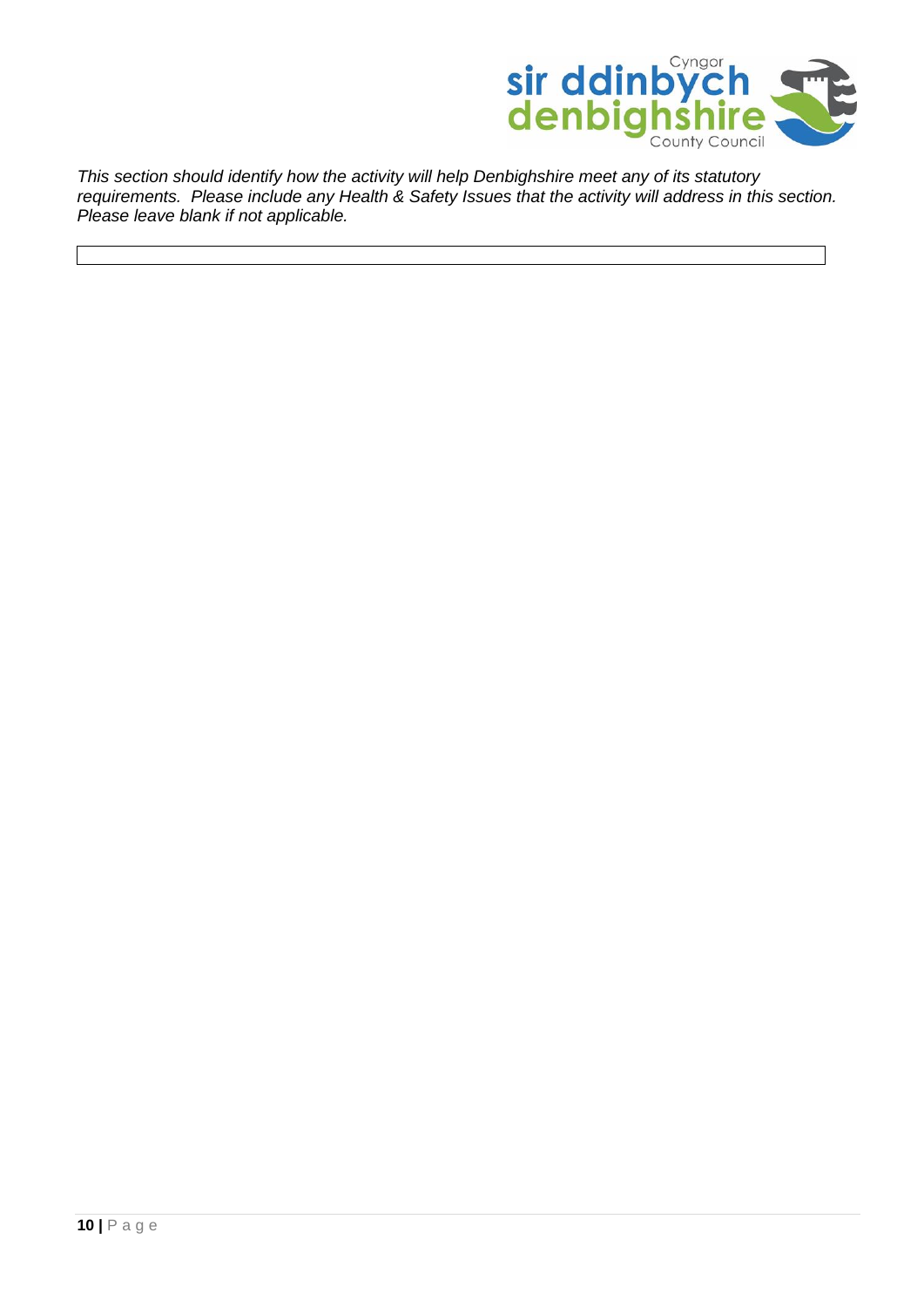

### **CARBON MANAGEMENT IMPACT**

*Please consult with Council's Principal Energy Manager [\(rob.jones@denbighshire.gov.uk\)](mailto:rob.jones@denbighshire.gov.uk) and the Council's Climate and Ecological Change Programme Manager [\(climatechange@denbighshire.gov.uk\)](mailto:climatechange@denbighshire.gov.uk) before completing this section.*

*Denbighshire has committed to reducing its carbon emissions from buildings and fleet by at least 15% by 2022, for the Council to be net carbon zero by 2030 (buildings, fleet, waste, business travel, staff commuting, street lighting) and for the Council to reduce its supply chain emissions by 35% by 2030.* 

*The Business Case requires you to make a forecast for the anticipated carbon emissions impact of the project.* 

| <b>Annual Forecasts:</b>                                                                        | Annual<br>(current) | Carbon<br>(kgCO2e) | <b>Annual</b><br>(Post<br>Project) | Carbon<br>(kgCO2e) | Carbon<br>Variance | <b>Comments</b> |
|-------------------------------------------------------------------------------------------------|---------------------|--------------------|------------------------------------|--------------------|--------------------|-----------------|
| Money spent on external<br>goods and services<br>$(UNIT = £)$                                   |                     |                    |                                    |                    |                    |                 |
| <b>Energy consumption in</b><br>buildings:<br>$(UNIT = kWh)$                                    |                     |                    |                                    |                    |                    |                 |
| <b>Mileage of Denbighshire</b><br><b>Fleet vehicles:</b><br>(UNIT = miles travelled)            |                     |                    |                                    |                    |                    |                 |
| <b>Tonnes of waste</b><br>produced going to<br>landfill:<br>(UNIT = tonnes)                     |                     |                    |                                    |                    |                    |                 |
| <b>Tonnes of waste</b><br>produced being<br>recycled:<br>(UNIT = tonnes)                        |                     |                    |                                    |                    |                    |                 |
| <b>Mileage of Business</b><br><b>Travel (personal</b><br>vehicles):<br>(UNIT = miles travelled) |                     |                    |                                    |                    |                    |                 |
| <b>Mileage of Staff</b><br><b>Commute:</b><br>(UNIT = miles travelled)                          |                     |                    |                                    |                    |                    |                 |
| <b>Energy consumption in</b><br><b>Street Lighting:</b><br>$(UNIT = kWh)$                       |                     |                    |                                    |                    |                    |                 |
| <b>One off Forecasts:</b>                                                                       |                     |                    |                                    |                    |                    |                 |
| Money spent on external<br>goods and services<br>$(UNIT = £)$                                   |                     |                    |                                    |                    |                    |                 |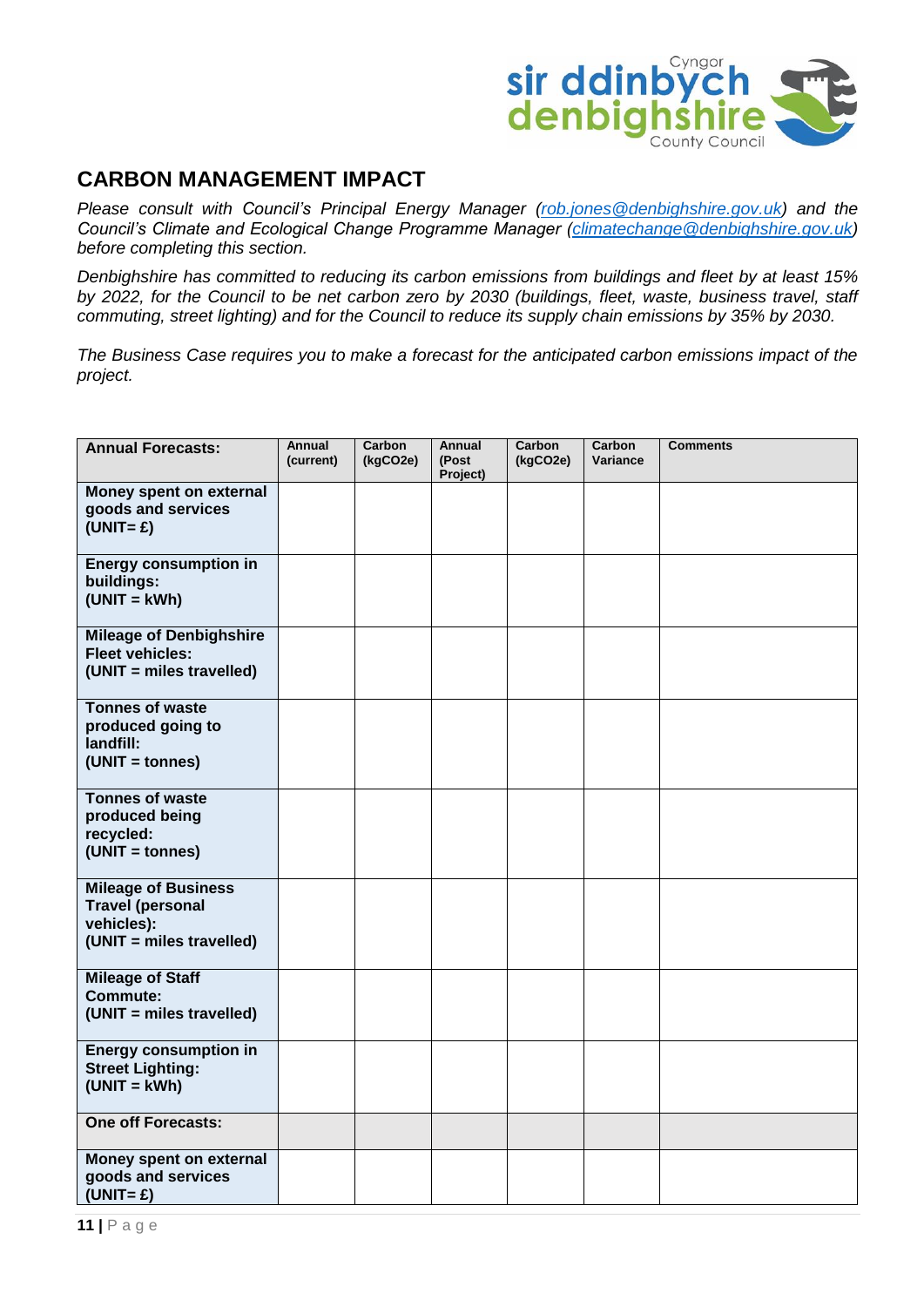

| <b>Annual Forecasts:</b>                | Annual<br>(current) | Carbon<br>(kgCO2e) | Annual<br>(Post<br>Project) | Carbon<br>(kgCO2e) | Carbon<br>Variance | <b>Comments</b> |
|-----------------------------------------|---------------------|--------------------|-----------------------------|--------------------|--------------------|-----------------|
|                                         |                     |                    |                             |                    |                    |                 |
| <b>TOTAL CARBON</b><br><b>EMISSIONS</b> |                     |                    |                             |                    |                    |                 |

| Forecasts:                               | <b>Current</b> | Carbon<br>Absorptio<br>n<br>(kgCO2e) | Post<br>Project | Carbon<br><b>Absorptio</b><br>n<br>(kgCO2e) | Carbon<br>Absorptio<br>n<br>Variance | <b>Comments</b> |
|------------------------------------------|----------------|--------------------------------------|-----------------|---------------------------------------------|--------------------------------------|-----------------|
| <b>Hectare of Grassland</b>              |                |                                      |                 |                                             |                                      |                 |
| <b>Hectares of Forestland</b>            |                |                                      |                 |                                             |                                      |                 |
| <b>TOTAL CARBON</b><br><b>ABSORPTION</b> |                |                                      |                 |                                             |                                      |                 |

*Please highlight the appropriate cell depending on whether on balance this project helps, hinders or is neutral to the Council's goal to become net carbon zero by 2030.*

| <b>Net Carbon Zero</b> | DC<br>$\sim$<br>--<br>. | $\Gamma$<br>JUERS.<br>я. | TRAL<br>N⊢<br>. |
|------------------------|-------------------------|--------------------------|-----------------|
| Summary                |                         |                          |                 |

*Please provide brief details of the carbon impact of this project, and detail specific actions that will be taken to reduce carbon emissions. If carbon emissions are expected to increase as a result of this project, please provide details of proposed actions to compensate for this increase in other areas of the Service's activity and/or via tree planting/land management for the benefit of carbon sequestration.*

The project is being led by CCBC and therefore the Carbon Management Impact is being managed by Conwy.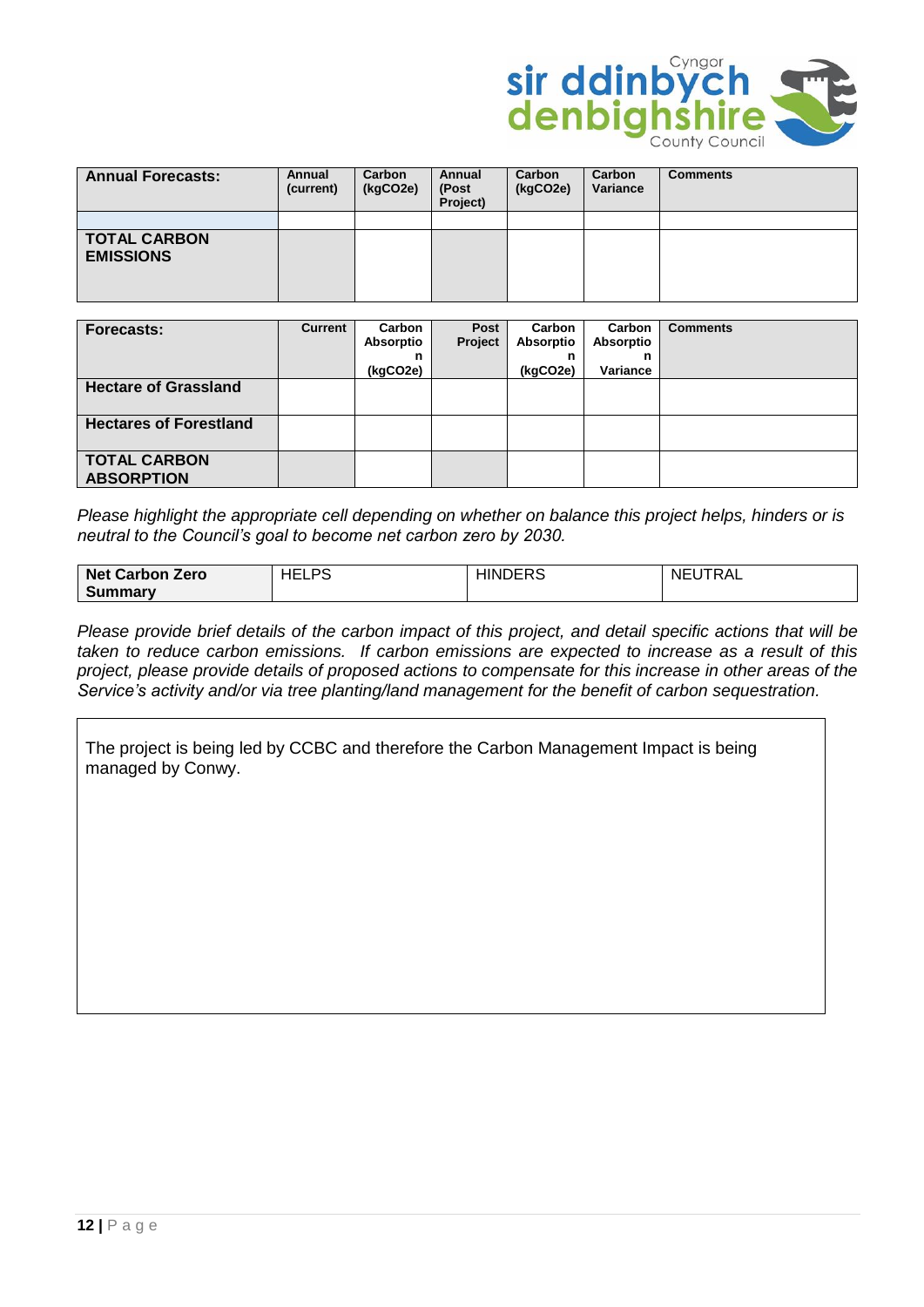

#### *Climate Change Lead Officer statement:*

*Please provide a statement from the Climate Change Lead Officer. Contact Helen Vaughan-Evans on [climatechange@denbighshire.gov.uk.](mailto:climatechange@denbighshire.gov.uk)* 

**Supplied by:** Date:

#### **BIODIVERSITY IMPACT**

*Please consult with Denbighshire's Biodiversity Lead Officer before completing this section. Contact Joel Walley on joel.walley@denbighshire.gov.uk.*

*The Council has a statutory duty to ensure compliance and enforcement of the Habitats Regulations (as amended in 2017). Furthermore, the Environment (Wales) Act, 2016 requires the Council to maintain and enhance biodiversity, and promote the resilience of ecosystems. At this pre-feasibility stage, please determine the anticipated impact of the project on biodiversity, and proposed measures to ensure the project results in an overall biodiversity enhancement.*

*Please mark a cross in the appropriate box.*

| Will this project impact on a habitat that supports living organisms<br>(plant or animal), or involve physical works to property or Land? | Yes | $\mathsf{x}$ | <b>No</b> |  |
|-------------------------------------------------------------------------------------------------------------------------------------------|-----|--------------|-----------|--|
|                                                                                                                                           |     |              |           |  |

*If you have answered yes to the above question, please complete all the following biodiversity sections. If answered no, please leave blank*

| <b>IMPACTS ON BIODIVERSITY</b>                                                                             |                                                                | Yes | x | <b>No</b> |  |
|------------------------------------------------------------------------------------------------------------|----------------------------------------------------------------|-----|---|-----------|--|
| taken place?                                                                                               | Has an ecological appraisal or survey of the site or proposals |     |   |           |  |
| Link:                                                                                                      |                                                                |     |   |           |  |
| Please provide brief summary of survey findings, or provide a copy of the ecological report for<br>review: |                                                                |     |   |           |  |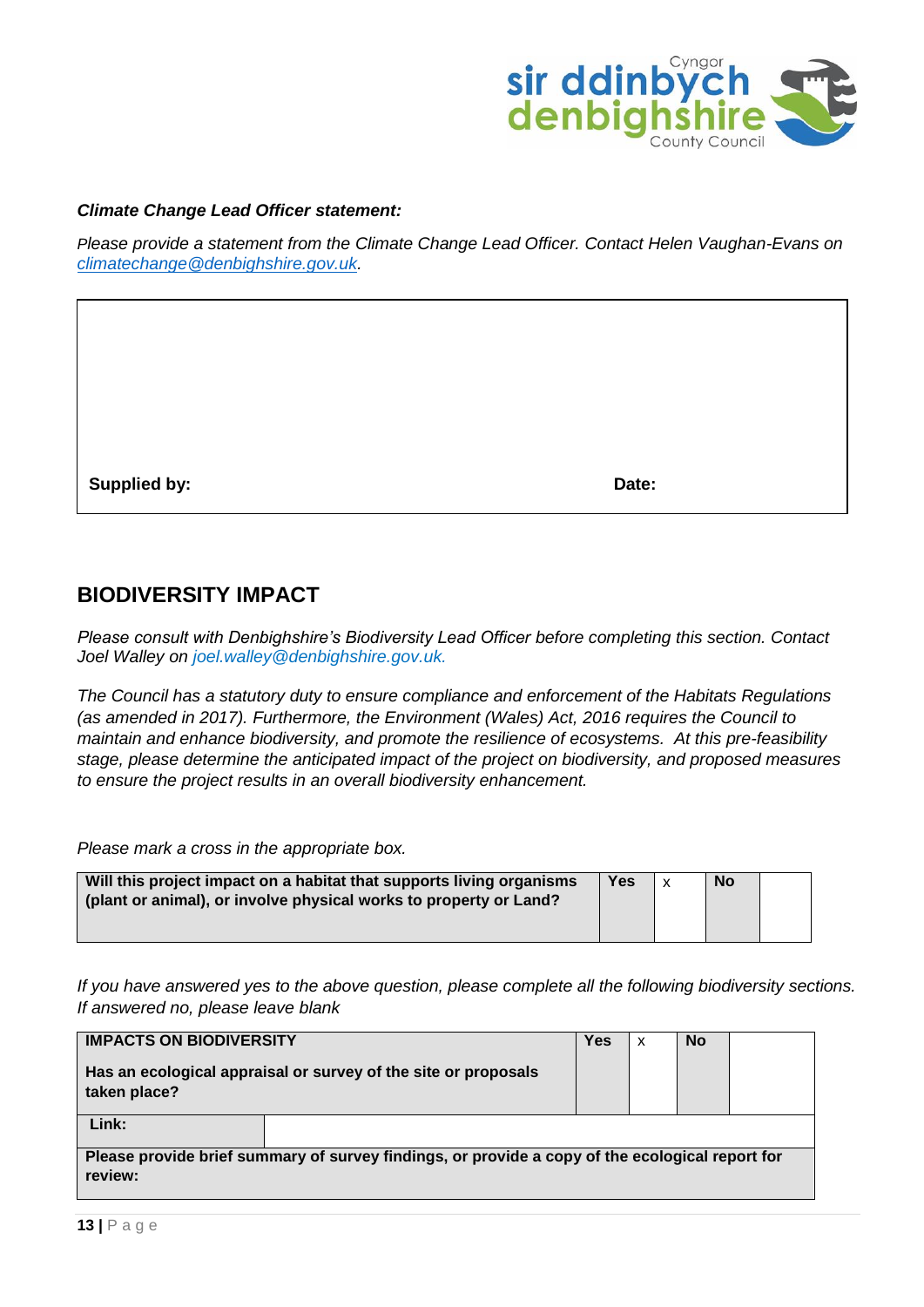

The project is being led by CCBC and therefore the Biodiversity Impact is being managed by Conwy and its consultants.

*Please provide brief details of how the project will avoid harm to biodiversity.*

*Please provide brief details of how the project will mitigate and compensate for any harm to biodiversity.*

*Please provide brief details of how the project will enhance biodiversity and restore ecosystem resilience.*

#### *Ecology Officer summary:*

*Please provide a statement from the Biodiversity Lead Officer. Contact Joel Walley on joel.walley@denbighshire.gov.uk.*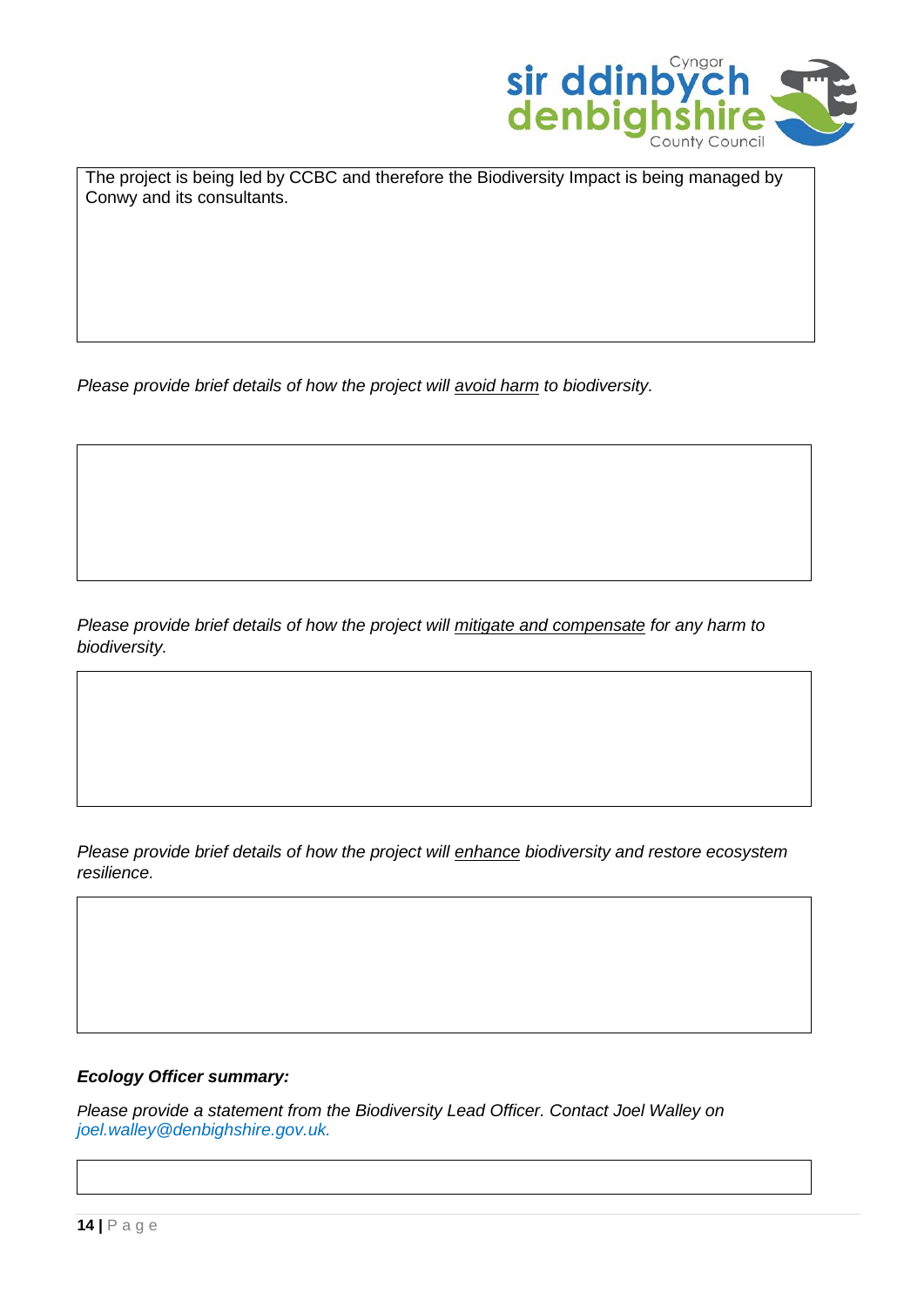

**Name: Date:**

### **MAJOR RISKS TO THE PROJECT**

A summary of the key risks associated with the project together with the likely impact and plans should they occur is provided below:

| <b>Title</b>                                                                                                                                                                                     | <b>Inherent Risk</b>                                                                                | <b>Mitigating Action</b>                                                                                                                                                                                                                                                                                                                                                                                             | <b>Residual</b><br><b>Risk</b>                                                                              |
|--------------------------------------------------------------------------------------------------------------------------------------------------------------------------------------------------|-----------------------------------------------------------------------------------------------------|----------------------------------------------------------------------------------------------------------------------------------------------------------------------------------------------------------------------------------------------------------------------------------------------------------------------------------------------------------------------------------------------------------------------|-------------------------------------------------------------------------------------------------------------|
| DCC's contribution<br>from the regional ICF<br>capital funding<br>allocation to proceed<br>with the development<br>of a sub - regional<br><b>Children's Assessment</b><br>Centre is not approved | The project will<br>not have the<br>necessary<br>funding to<br>progress.                            | The Central Area Integrated Service<br>Board has prioritised the development of<br>a sub-regional Children's Assessment<br>Centre from regional ICF capital funding<br>allocation.<br>There is no capital cost to the authority<br>envisaged for the project.<br>In addition the Funding Agreement<br>protects all partners with respect to the<br>cost being less than or equal to The<br>CAPEX value (£2,687,524). |                                                                                                             |
| Increased costs for the<br>project during<br>construction.                                                                                                                                       | Will mean an<br>increase in the<br>project cost or a<br>reduction in<br>elements of the<br>project. | Review costs at key milestones in the<br>project                                                                                                                                                                                                                                                                                                                                                                     | Cost of<br>any<br>potential<br>unforeseen<br>costs<br>which may<br>arise e.g.<br>due to site<br>conditions. |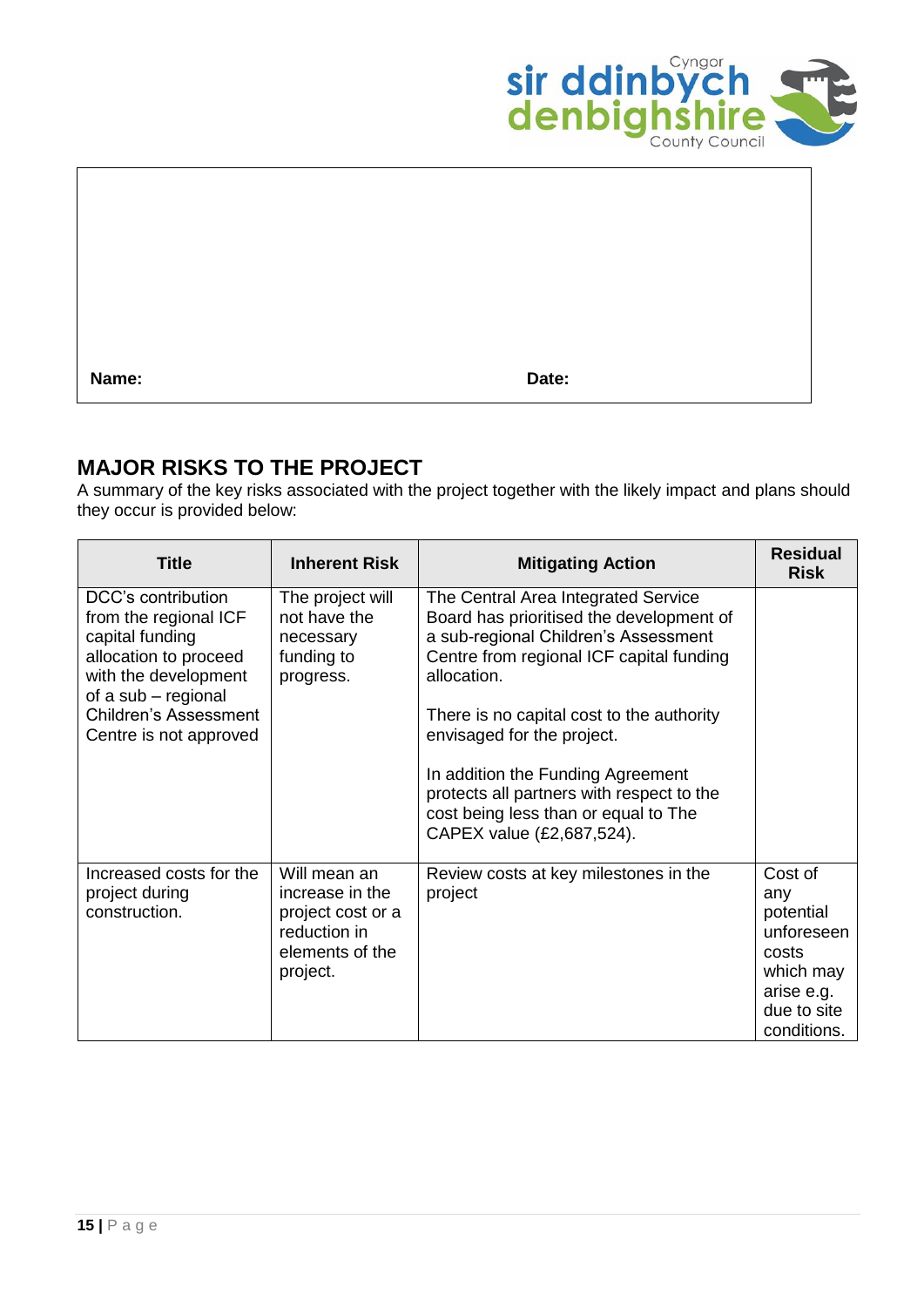



### **SUPPORTING INFORMATION**

*Please list any supporting documents that accompany this Business Case*

### **ANNUAL CAPITAL BIDS – BLOCK ALLOCATIONS**

*Please provide details of expenditure and commitments for allocations received in the current financial year.*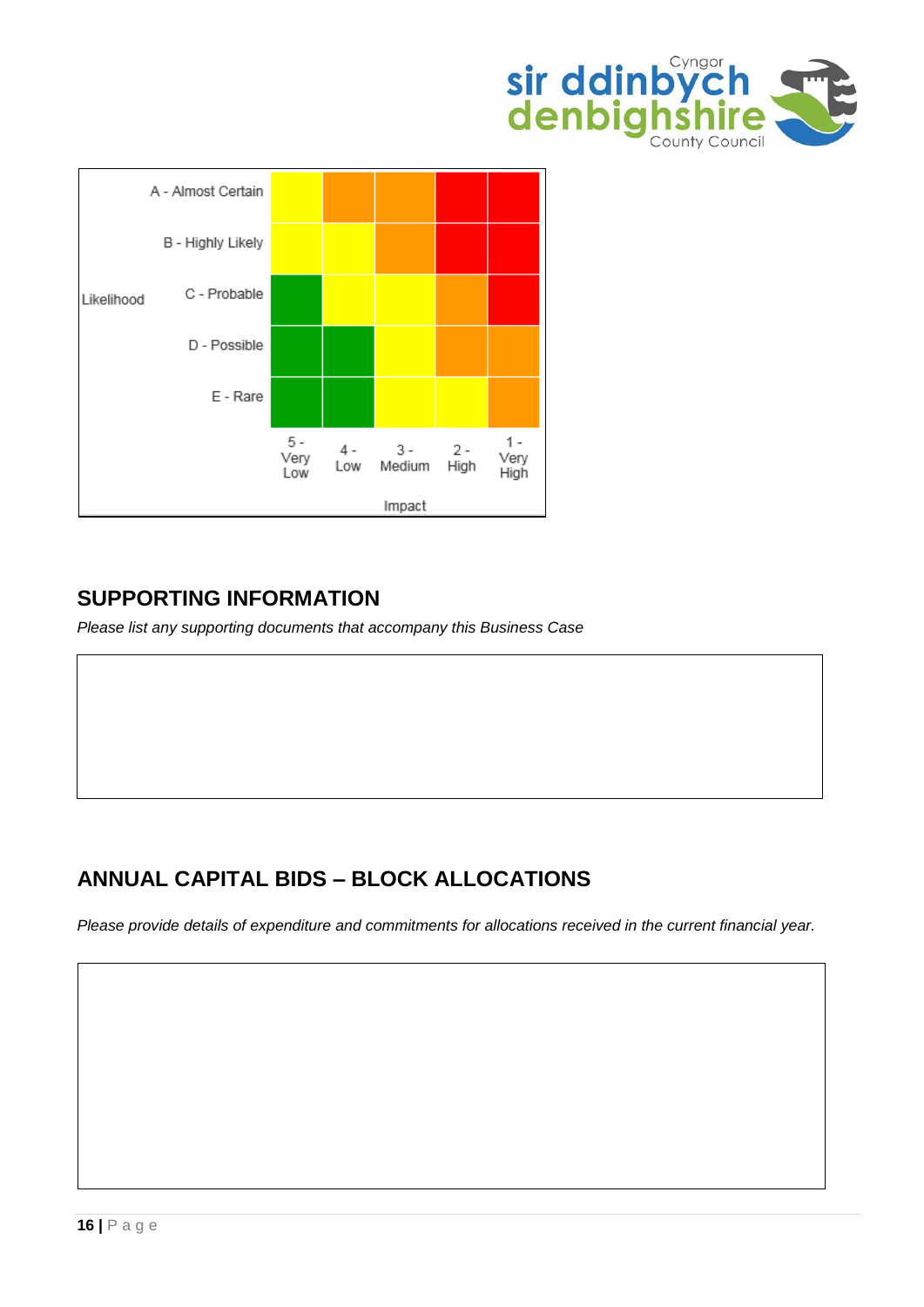

### **COUNTY LANDLORD STATEMENT**

*Please provide a statement from the County Landlord and where applicable the recommendation of the Asset Management Group*

**Supplied by:** Date:

### **CHIEF FINANCE OFFICER STATEMENT**

This project aims to improve the provided to vulnerable children while also reducing the ongoing pressure in Out of County Placements. The capital element of the project is grant funded. There is still work ongoing to clarify the revenue budget impact, however as this service area is experiencing year on year financial pressures due to the numbers and complexity of placements, it is unlikely that the service will be able to fund the additional revenue costs from within existing budgets. In effect the project, if successful, is likely to reduce ongoing pressures in this area. The revenue impact will need to be discussed as part of the budget process for 2022/23.

| Supplied by:         | <b>Steve Gadd</b> | Date: 12 February 2021 |
|----------------------|-------------------|------------------------|
| <b>VERIFICATION:</b> |                   |                        |

| Project    | Joseph Griffiths            |                  |                                    |
|------------|-----------------------------|------------------|------------------------------------|
| Manager:   |                             |                  |                                    |
| Project    | <b>Rhiain Morrille</b>      |                  |                                    |
| Sponsor:   |                             |                  |                                    |
| Name:      | <b>Rhiain Morrille</b>      | <b>Position:</b> | Interim Head of Children's service |
| Signature: | Insert electronic signature | Date:            | 09/02/2021                         |